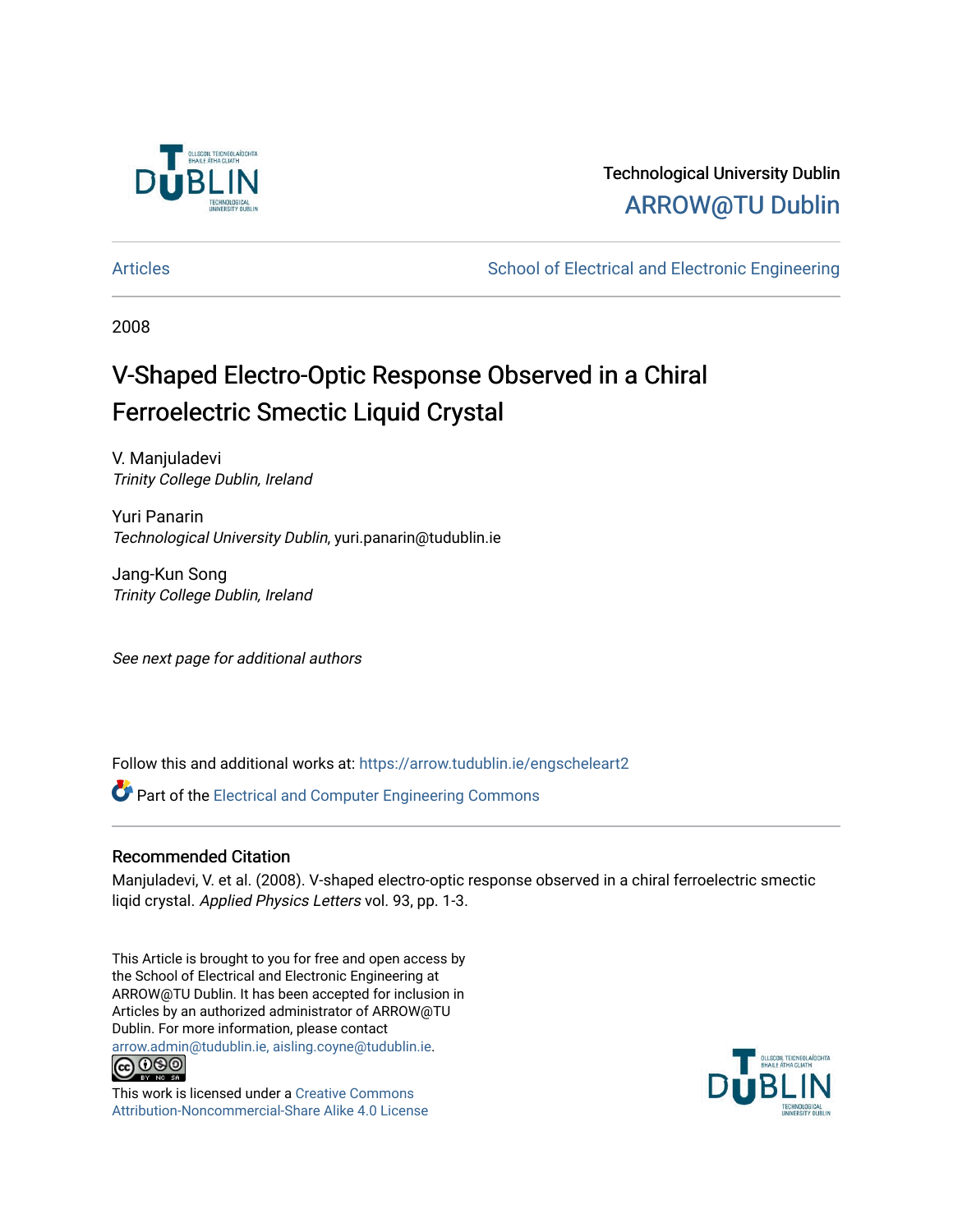#### Authors

V. Manjuladevi, Yuri Panarin, Jang-Kun Song, and B. K. Sadashiva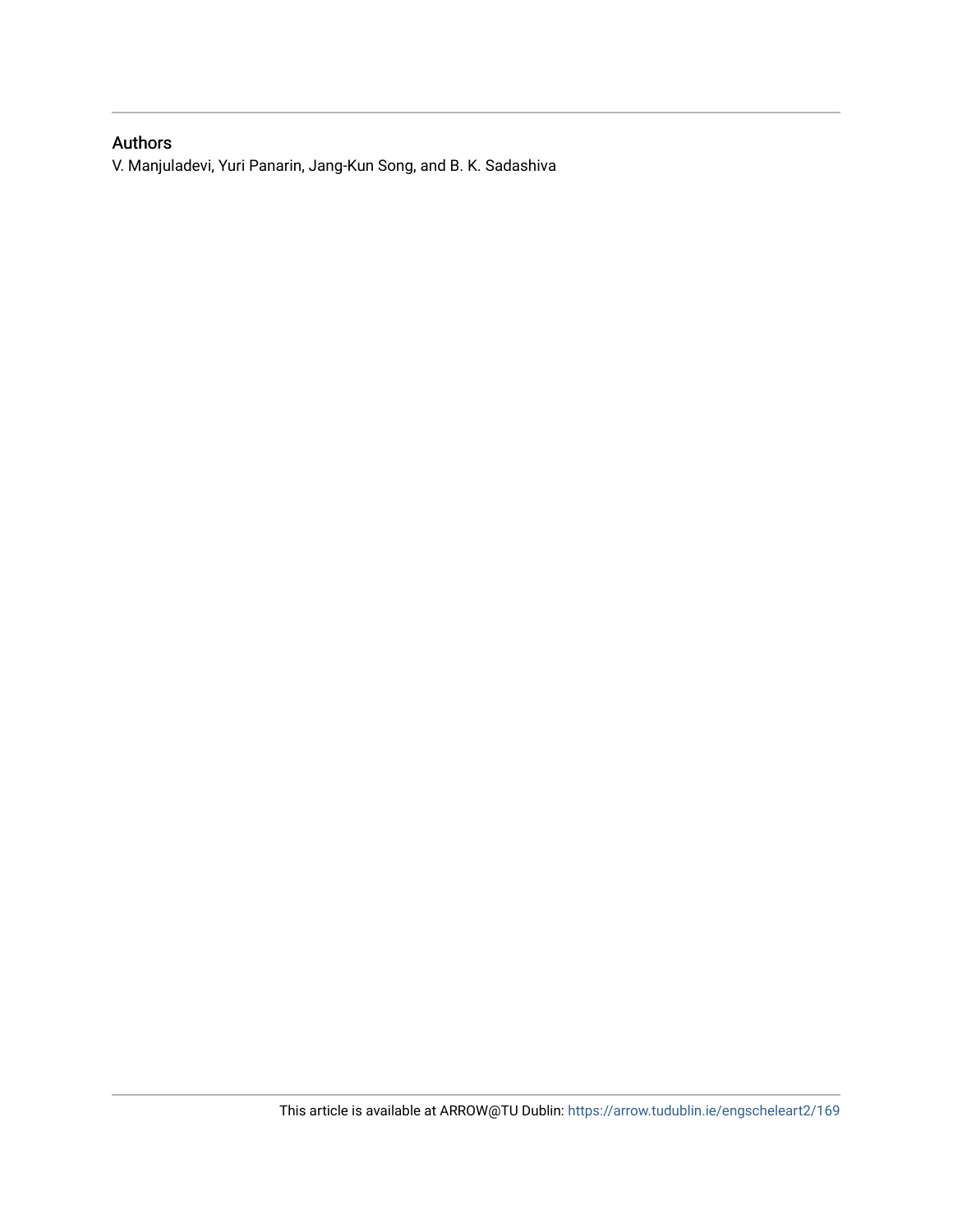### **[V-shaped electro-optic response observed in a chiral ferroelectric smectic](http://dx.doi.org/10.1063/1.2970039) [liquid crystal](http://dx.doi.org/10.1063/1.2970039)**

V. Manjuladevi,<sup>1,2</sup> Yu. P. Panarin,<sup>1,3</sup> Jang-Kun Song,<sup>1</sup> J. K. Vij,<sup>1[,a](#page-2-0))</sup> and B. K. Sadashiva<sup>4</sup><br><sup>1</sup>Department of Electronic and Electrical Engineering, Trinity College Dublin, University of Dublin, *Dublin 2, Ireland*

2 *Department of Physics, Birla Institute of Technology and Science, Pilani, Rajasthan 333031, India* 3 *Department of Electronic and Communication Engineering, Dublin Institute of Technology, Dublin 8, Ireland* 4 *Liquid Crystal Laboratory, Raman Research Institute, C.V. Raman Avenue, Bangalore 560080, India*

Received 26 June 2008; accepted 22 July 2008; published online 3 September 2008-

We report on the observation of V-shaped switching in a ferroelectric liquid crystal cell over a wide range of temperatures. Results of the optical transmittance in the visible region give us the helical pitch for various temperatures of the ferroelectric liquid crystalline compound used. We show that the helical pitch, in addition to the spontaneous polarization  $(P<sub>S</sub>)$  and thickness of the alignment layer of the cell, is an important factor in giving V-shaped switching. A longer or helical compensated mixture gives a better V-shaped switching. © *2008 American Institute of Physics*. [DOI: [10.1063/1.2970039](http://dx.doi.org/10.1063/1.2970039)]

The origin of V-shaped (thresholdless) switching observed in ferroelectric smectic  $C^*$  (Sm $C^*$ ) liquid crystals has been a subject of debate for almost a decade.<sup>1–[8](#page-4-1)</sup> V-shaped switching in surface stabilized ferroelectric liquid crystals (FLCs) is an attractive electro-optic effect for display applications. $9-11$  $9-11$  Many groups have explained this electrooptic response using different models.<sup> $1-8$  $1-8$ </sup> Using a detailed experimental study on some FLC mixtures with compensated helix, we have shown<sup>12,[13](#page-4-5)</sup> that the electrostatic model<sup>3–[5](#page-4-7)</sup> explains the electro-optic switching characteristics of VFLCs (V-shaped FLCs) extremely well, and that not only the high spontaneous polarization  $P<sub>S</sub>$  but also the thickness of alignment layer play an important role in obtaining a good V-shaped switching. The electrostatic model stiffens the directors such that, on the average, the tilt plane containing the layer normal is normal to the plane of substrates and  $P<sub>S</sub>$ while in the smectic layer plane is directed along the substrate. This arises from an increase in the elastic constant and consequently leads to stiffness in the *c* directors with an increase in  $P_S$ , as was initially suggested by Okano.<sup>14</sup> This was recognized by Rudquist *et al.*<sup>[3](#page-4-6)</sup> and later by Clark and co-workers<sup>4[,5](#page-4-7)</sup> for realizing V-shaped switching in FLC cells. Hasegawa *et al.*<sup>[11](#page-4-3)</sup> also discussed the importance of large  $P_S$ in obtaining V-shaped switching with a contrast ratio (CR) greater than 100. Blinov *et al.*<sup>[15](#page-4-10)</sup> considered V-shaped switching in terms of an electrical equivalent circuit of the cell and derived an equation for the hysteresis inversion frequency using a triangular wave as applied signal and they suggested methods of increasing this frequency. It may be remarked here that although a triangular wave is used in demonstrating this phenomenon, in the real displays, nevertheless, pulse switching is used in the addressing-schemes. The switching speeds of the liquid crystals consequently come into play and the inversion frequency so derived is inapplicable. In fact, Cassio used MGC Y102 mixture and obtained 100  $\mu$ s response time at room temperature by applying a few volts in this cell geometry.<sup>16</sup>

In this letter we present an additional characteristic of the V-shaped switching by observing the electro-optic switching behavior of a pure compound exhibiting SmC\* phase over a wide range of temperatures; the length of helical pitch is shown to play an important role. The material used is  $[2S, 3S]$  4'-(2-chloro3-methylpentyloxycarbonyl) phenyl trans-4"-n-decyloxycinnamate abbreviated as CMPD and its chemical formula is given in Fig. [1](#page-2-1) and synthesis described.<sup>17</sup> The phase sequence is I 90 °C SmA 70 °C SmC<sup>\*</sup> 44 °C Cr. Upon cooling, the liquid crystal supercools and remains in the SmC\* phase down to room temperature. The helical pitch was measured by using freestanding films of  $\sim$  60  $\mu$ m thickness mounted on a UV/visible near-IR spectrometer (PerkinElmer Lambda 900). Figure [2](#page-3-0) shows the peak wavelength of the selective reflection as a function of temperature for the half-pitch band. As an example, the spectra corresponding to this band in the SmC\* phase at 54 °C are shown in the inset of Fig. [2;](#page-3-0) the full pitch band could not be measured as it remained out of the range of detectable wavelength of the spectrometer. The spontaneous polarization  $(P<sub>S</sub>)$  was measured using a method based on the measurement of repolarization current, described by Vaksman and Panarin.<sup>18</sup> A 9  $\mu$ m planar cell was used for measuring the spontaneous polarization; the temperature dependence of  $P<sub>S</sub>$  in SmC<sup>\*</sup> is shown in Fig. [2.](#page-3-0) The electro-optic switching response observed at a frequency of 100 mHz for various temperatures is shown in Fig. [3.](#page-3-1) The sample shows a good V-shaped switching over a wide range of frequencies from 100 mHz to 1 Hz, although the response here is shown for a single frequency. The red horizontal lines at the bottom of the V-shaped curves correspond to the transmittance between

<span id="page-2-1"></span>

FIG. 1. The structural formula of the compound CMPD.

93, 093507-1 **23.00 © 2008** American Institute of Physics

**Downloaded 04 Sep 2008 to 134.226.86.54. Redistribution subject to AIP license or copyright; see http://apl.aip.org/apl/copyright.jsp**

<span id="page-2-0"></span>a)Author to whom correspondence should be addressed. Electronic mail: jvij@tcd.ie.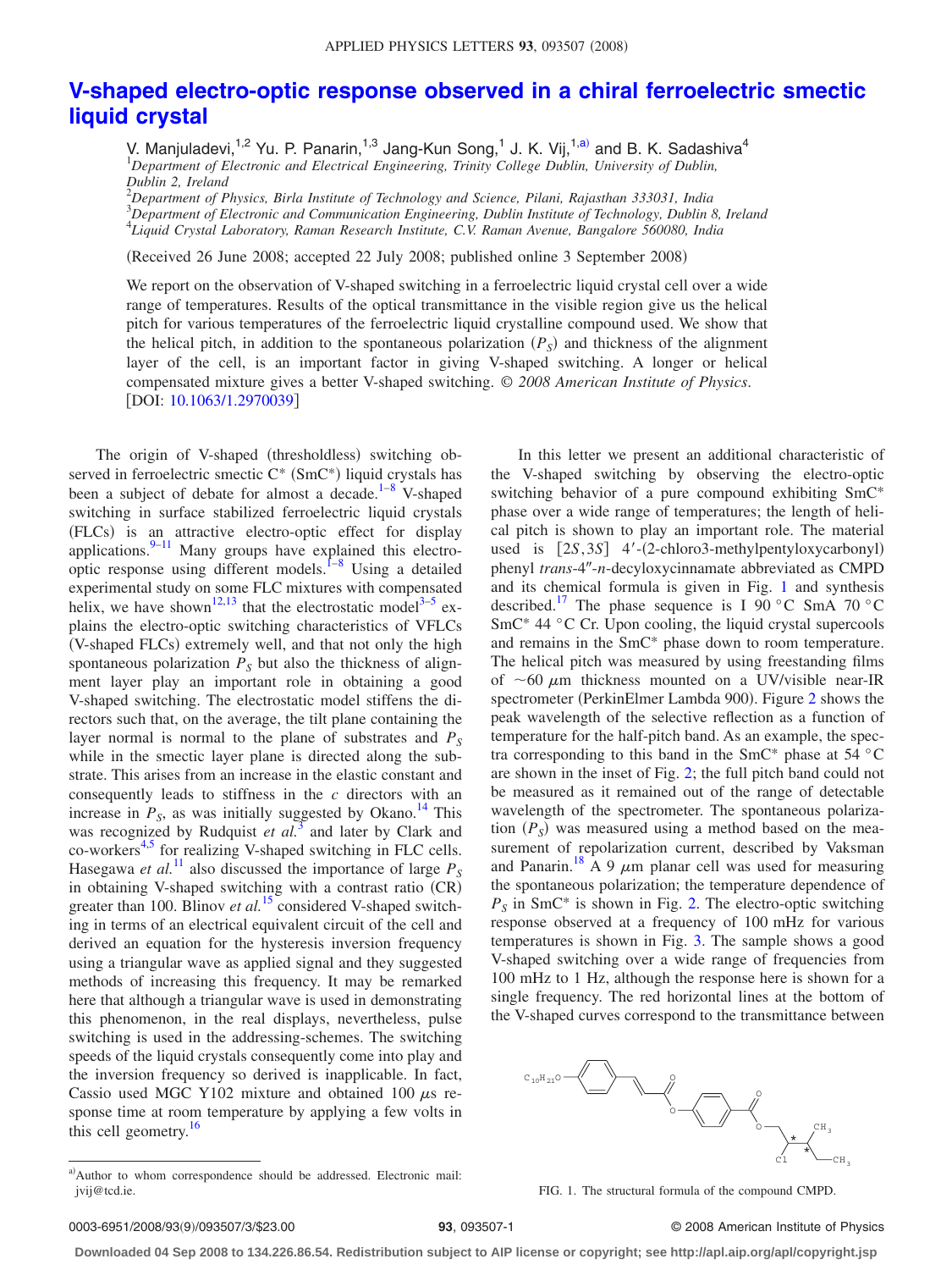<span id="page-3-0"></span>

FIG. 2. (Color online) Temperature dependence of the half-pitch band of the reflection band of the compound CMPD in its  $SmC^*$  (pitch= $\lambda/n$ ) phase and the spontaneous polarization  $(P<sub>S</sub>)$ . The inset shows an example of the halfpitch peak observed in the transmission UV/visible spectroscopy. *n* is the average refractive index assumed to be 1.5.

the crossed polarizers when the applied electric field is switched off. The field off state is quite dark at higher temperatures, as seen in Fig. [3.](#page-3-1) The field off state shifts toward the brighter levels as the sample is cooled down toward the room temperature.

At higher frequencies, the electro-optic response shows positive hysteresis due to a delay in the switching. At low frequencies, the electro-optic response shows negative hysteresis due to transport of ions in the cell. The effect of ions on the appearance of low frequency hysteresis has been explained using a simple mathematical model by Panarin *et al.*<sup>[1](#page-4-0)[,19](#page-4-14)</sup> Our previous measurements on FLC mixtures have established that the V-shaped switching gets distorted upon lowering either the spontaneous polarization or decreasing the alignment layer thickness.<sup>12,[13](#page-4-5)</sup> This can be explained us-ing the "electrostatic" model.<sup>3,[5](#page-4-7)</sup> O'Callaghan<sup>6</sup> has discussed the importance of this model in detail and has found the electrostatic energy to be  $W_0 = P_s^2 d_a / \varepsilon_a [1 + (\varepsilon/\varepsilon_a)(2d_a/d)],$ which approximates to  $P_s^2 d_a / \varepsilon_a$ .

Here  $d_a$  and  $d$  are the thicknesses of the alignment layer and the FLC layer, respectively.  $\varepsilon$  and  $\varepsilon_a$  are the permittivities of the FLC layer and the alignment layer, respectively.  $W_0$  proportional to  $P_S^2$  varies with temperature depending on  $P<sub>S</sub>$ , as shown in Fig. [2.](#page-3-0) Hence, the CR of the cell at various temperatures plotted as a function of  $W_0$  is shown in Fig. [4](#page-4-16) as it varies with  $W_0$ . We define the two types of contrast ratios: (i) the dynamic contrast ratio obtained during the switching of cells, the same as the CR used in our previous paper, $12$  and (ii) the static CR that indicates the ratio of the brightness at large fields to the brightness at zero field in the static case. As explained above, the field off state shifts toward the brighter levels as the sample is cooled down toward the room temperature. Hence, the static CR differs from the dynamic CR especially at low temperatures. The dynamic CR decreases with a decrease in  $W_0$ . This is in agreement with our previous work.<sup>12[,13](#page-4-5)</sup> The dynamic CR even at a temperature of approximately 44 °C is  $\sim$ 18, where the value of  $P<sub>S</sub>$  is  $\sim$ 73 nC/cm<sup>2</sup>, again in agreement with our previous results on the binary mixtures of a chiral dopant and achiral smectic systems.<sup>12[,13](#page-4-5)</sup> However, the static CR shows a different behavior. At low values of  $W_0$ , it increases with  $W_0$  but decreases for large  $W_0$ . The latter is not expected from the electrostatic model but is explained here in terms of the helical pitch. The helical pitch  $p_0$  at 44 °C is ~0.820  $\mu$ m but is not short enough to suddenly form a helical structure in a planar cell with thickness of 1.3  $\mu$ m. Nevertheless, when the electric field is turned off the helical restoring force may affect the uniform director distribution, trying to form a sort

<span id="page-3-1"></span>

FIG. 3. (Color online) Electro-optic response of CMPD in a 1.3  $\mu$ m cell at various temperatures at frequency of 100 mHz. The red horizontal lines indicate the dark (field off) state.

**Downloaded 04 Sep 2008 to 134.226.86.54. Redistribution subject to AIP license or copyright; see http://apl.aip.org/apl/copyright.jsp**